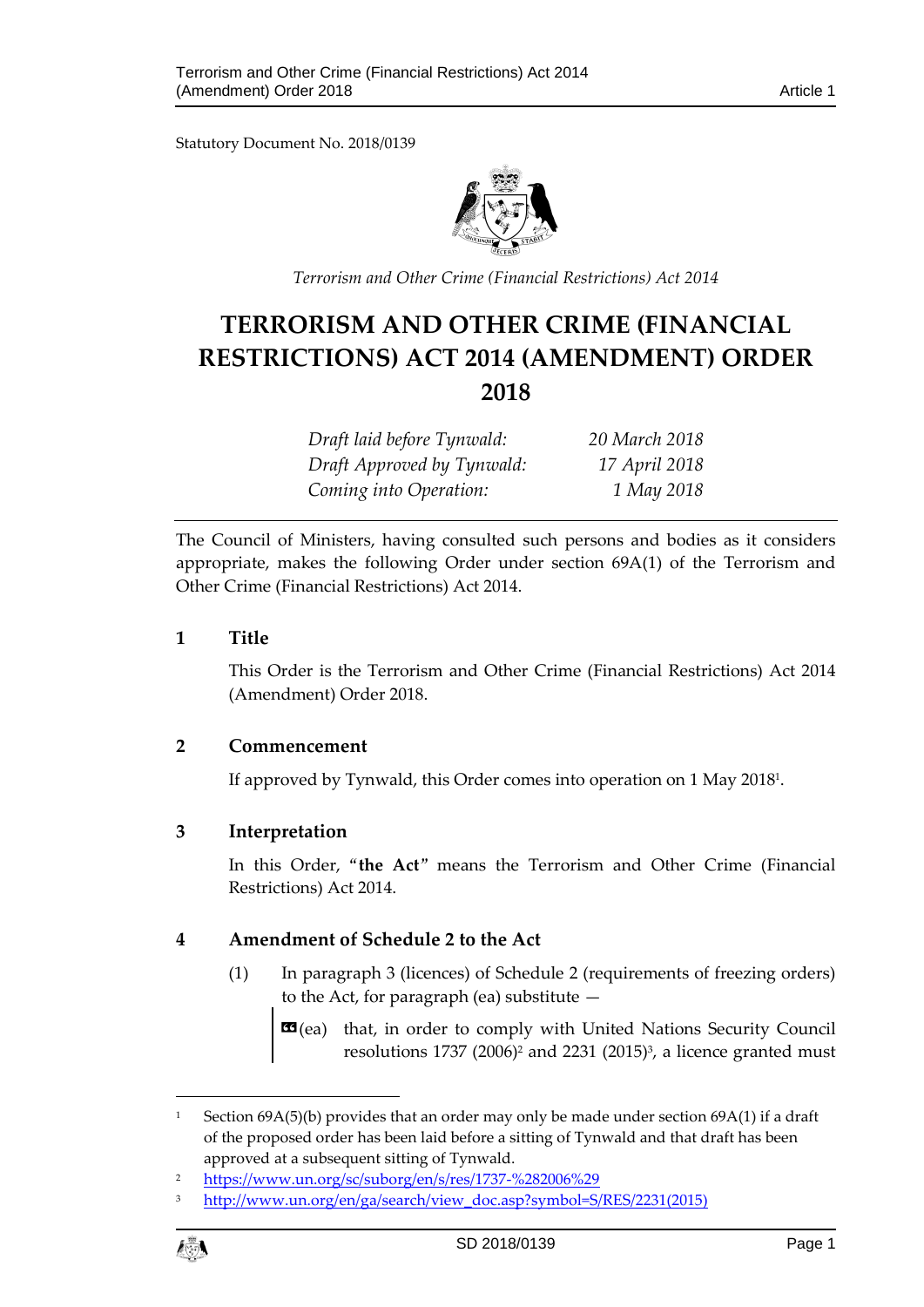provide that the freezing order does not prevent a person subject to that freezing order from making any payment due under a contract entered into prior to the freezing order being made, provided that —

- (i) the contract is not related to any of the prohibited items, materials, equipment, goods, technologies, assistance, training, financial assistance, investment brokering or services referred to in a relevant United Nations Security Council resolution;
- (ii) the payment is not directly or indirectly to be received by any designated person, or a person or entity designated pursuant to paragraph 6 of Annex B to United Nations Security Council resolution 2231 (2015); and
- (iii) notification is provided to Her Majesty's Treasury of the intention to make or receive such payments or to authorise, where appropriate, the unfreezing of funds, other financial assets or economic resources for this purpose, twenty working days prior to such authorisation, for the purpose of notification being provided to the relevant United Nations Sanctions Committee.<sup>20</sup>.

## **5 Revocation**

The Terrorism and Other Crime (Financial Restrictions) Act 2014 (Amendment) (No. 2) Order 2017<sup>4</sup> is revoked.

**MADE 24 APRIL 2018**

#### **W GREENHOW** *Chief Secretary*

-



<sup>4</sup> SD 2017/0381.